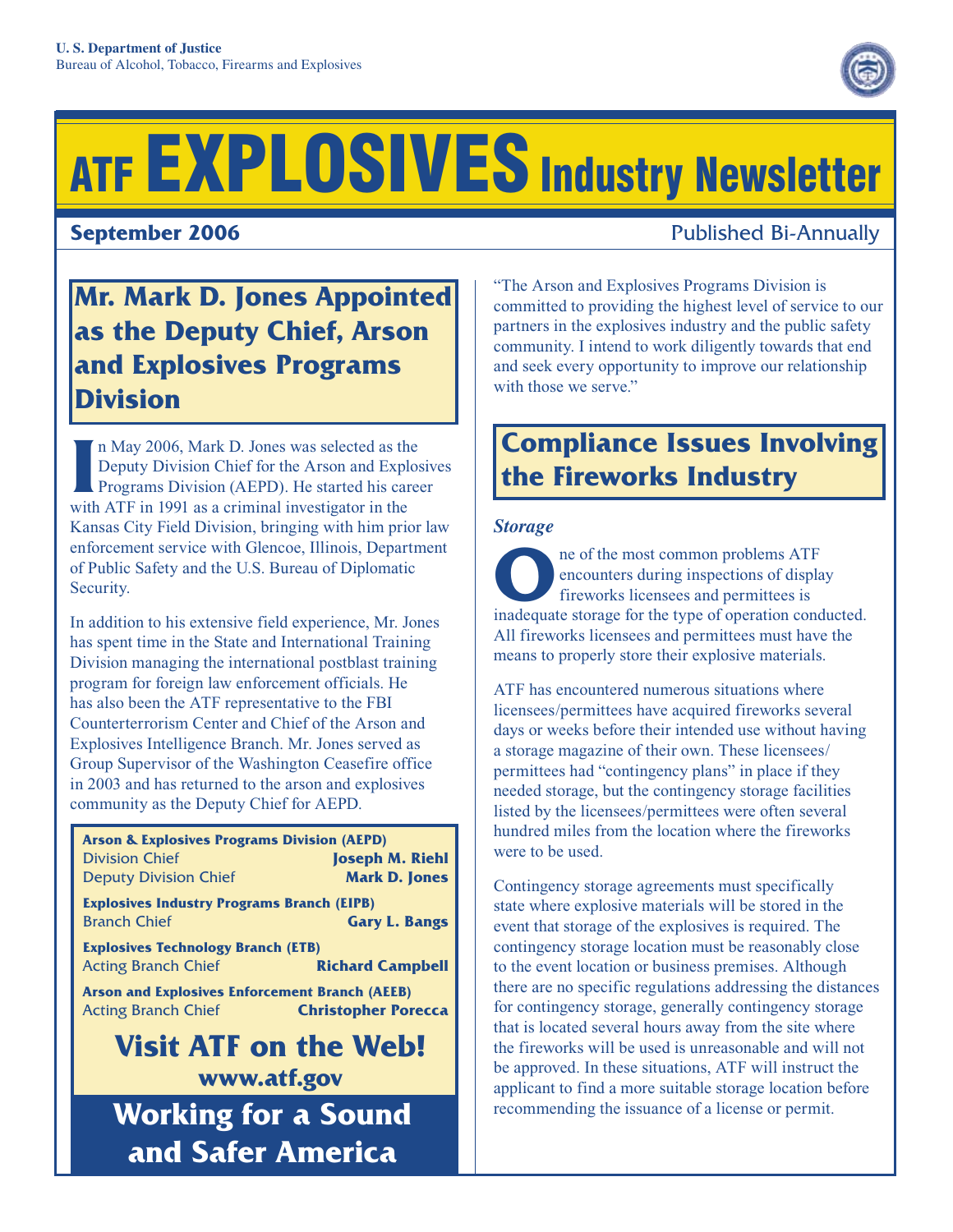Aside from the contingency storage issue, ATF has also encountered instances in which trucks temporarily storing display fireworks were positioned in violation of the table of distances requirements. In some instances, display fireworks left over from events were never returned to safe storage as required.

These violations place the public at significant risk. While ATF realizes the fireworks industry is under extreme pressure and time constraints during the holiday season, it is for these reasons that compliance with the storage and table of distances and adherence to approved variances becomes even more critical. When people are under pressure and distracted, accidents are more likely to occur.

If you have questions about contingency storage or any other compliance issues, please contact your local ATF office.

# **Table of Distances**

TF has determined that there is some confusion<br>
as to storage and table of distances requirements<br>
for persons who manufacture fireworks for a<br> **A** as to storage and table of distances requirements noncommercial enterprise. While such persons may manufacture fireworks, including display fireworks, without holding a Federal manufacturer's license, they must still comply with the storage requirements.

The explosives storage regulations are located at 27 CFR 555.201 to 555.224. Among these regulations are provisions that impose quantity and distance limitations pertaining to the manufacture or assembly of fireworks and articles pyrotechnic. These provisions are in the regulations at 27 CFR 555.221 to 555.224.

For example, the regulation at 27 CFR 555.223 specifies the amount of distance between a fireworks process building and certain specified areas. Fireworks process buildings are used in the manufacture of fireworks and are usually under the control of an entity licensed by ATF as a manufacturer. However, there are individuals and permittees who are not licensees and use structures to manufacture their own fireworks for hobby activities or a noncommercial use. These buildings still fall within the definition of a process building, and the persons using these buildings must comply with table of distances requirements.

The Federal explosives law at 18 U.S.C. 842 makes it unlawful for any person to store any explosive materials in a manner that does not conform to the regulations

promulgated by the Attorney General. Accordingly, individuals and permittees who do not hold an ATF manufacturer's license are still required by law to comply with the distance requirements in 27 CFR 555.223 and any other applicable storage regulations, the same as the manufacturers.

# **License or Permit**

uestions have been raised about fireworks licensees and permittees hiring contractors who do not hold an ATF license or permit to independently conduct fireworks displays on behalf of the licensee or permittee. The Federal law at 18 U.S.C. 842(b) makes it unlawful for any licensee or permittee to knowingly distribute explosive materials to any person other than a licensee, holder of a user permit, or holder of a limited permit who is a resident of the State where the distribution is made and in which the premises of the transferor are located. The Federal law at 18 U.S.C.  $842(a)(3)$  makes it unlawful for any person other than a licensee or permittee to knowingly transport, ship, cause to be transported, or receive any explosive materials.

Therefore, fireworks licensees and permittees who transfer or give display fireworks to independent contractors who do not hold an ATF license or permit, and the unlicensed contractors who receive the fireworks, are in violation of Federal law. The Federal law at 18 U.S.C. 844(a) provides penalties in the form of fines, imprisonment for not more than 10 years, or both for any person who violates the laws cited above.

Shooters who are legitimate employee possessors of the fireworks licensee or permittee may independently handle, possess, or shoot fireworks, but non-employees, whether they are contractors or volunteers, may not work independently without a responsible person or employee possessor present.

# **Incomplete Applications**

elays in processing applications for explosives licenses or permits are often due to incomplete applications. In some cases, an incomplete application may even result in denial.

One of the most common omissions is the fee. When an application arrives without the fee, the examiner at the Licensing Center must spend additional time making telephone calls or mailing letters to secure it. More time is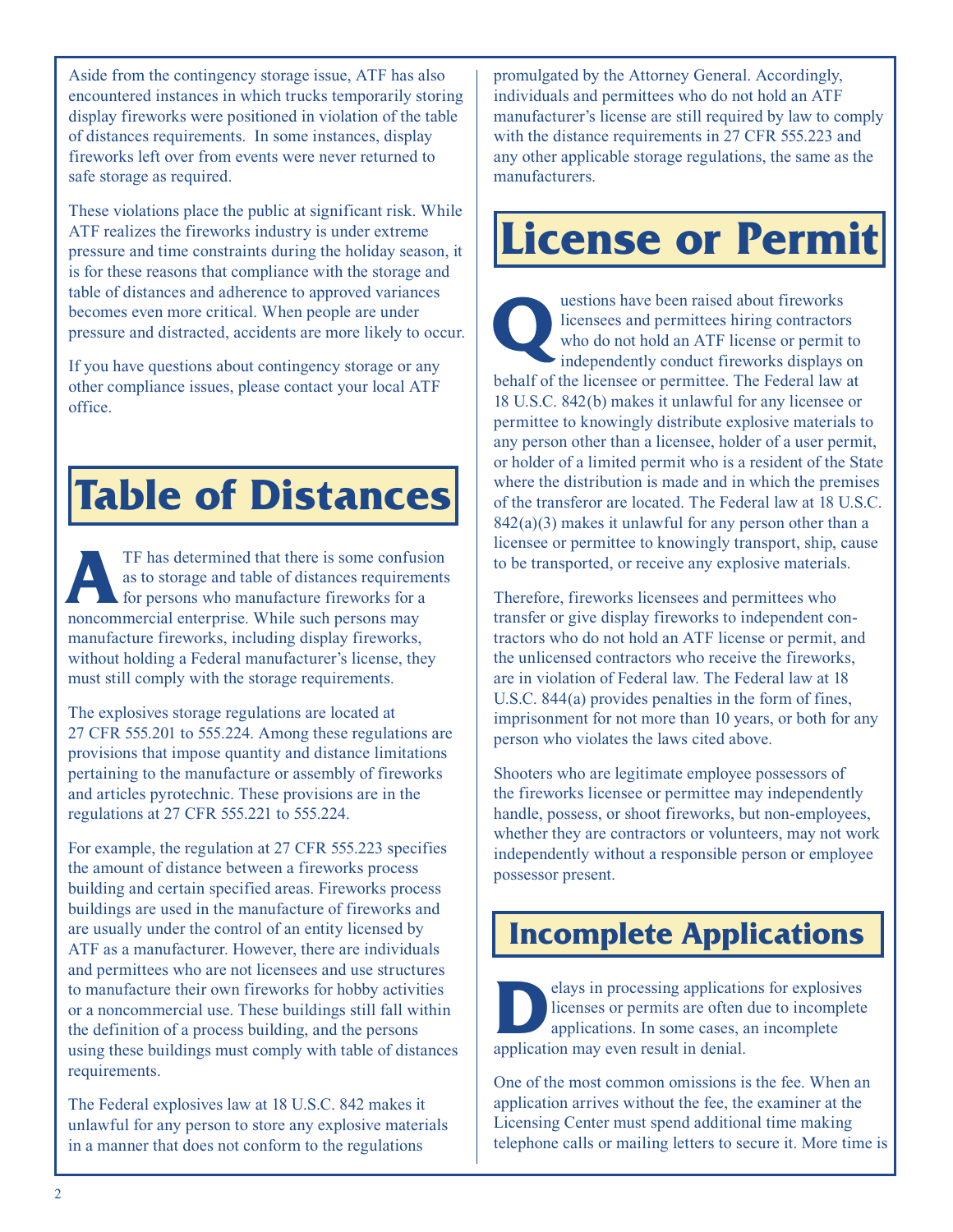lost waiting for receipt of the fee and its clearance through the bank in order to minimize delays, please ensure that you remit the appropriate fee with your application. Please submit your renewal application as soon as possible after you receive it to minimize the possibility of having your old license expire before your new one is issued.

ATF works hard to process your applications as quickly as possible. Your efforts to submit a complete application with the correct fee are greatly appreciated.

#### **Securing Storage Magazines**

TF regulations require that magazine doors be<br>secure from theft and provide five methods for<br>doing this. For example, a Type-1 magazine<br>an effectively be secured by: (1) two method locks: (2) secure from theft and provide five methods for doing this. For example, a Type-1 magazine can effectively be secured by: (1) two mortise locks; (2) two padlocks fastened in separate hasps and staples; (3) a combination of a mortise lock and a padlock; (4) a mortise lock that requires two keys to open; or (5) a three point locking device. When padlocks are used, they must be protected with not less than 1/4-inch steel hoods constructed to prevent sawing or lever action on the locks, hasps, and staples.

At times ATF finds a particular style of lock hoods consisting of a large diameter pipe welded over the locking area such that the lock can be accessed only from the front. Recent thefts have occurred from such magazines due to the easy access to the locks. Because these hoods do not adequately discourage prying of the lock, they do not meet the ATF regulations for hoods.

Owners of magazines with a pipe style hood must equip the magazine with a hood that meets ATF requirements. In some cases, the pipe hood can be modified by welding a cap on the end and cutting a hole underneath, provided that the lock cannot be compromised by sawing or lever action on the locks, hasps, and staples.

Any questions pertaining to securing explosives magazines should be directed to your local ATF field office.

#### **Daily Summary of Magazine Transactions (Revisited)**

Maintaining a Daily Summary of Magazine<br>
Transactions (DSMT) correctly continues to<br>
be important for security and the prevention<br>
of the two seculation for maintaining a DSMT Transactions (DSMT) correctly continues to of theft. Yet the regulation for maintaining a DSMT, stipulated under 27 CFR 555.127, is often misinterpreted. The following is a reprint of an article from our February 2002 explosives newsletter, describing the correct means of maintaining a DSMT.

ATF reminds all persons or companies holding an ATF license or permit that the requirements for keeping magazine transaction records, as specified in Section [5]55.127 of the Federal Explosives Regulations, pertains to all explosive items received in and removed from the magazine daily. This includes items that may have been removed in the morning, but returned later in the day. For example, if the magazine keeper removes 20 items from the magazine to use at a job site, and returns 5 unused items at the end of the day, the records should reflect the movement of the product out of the magazine, a portion subsequently returned, and the balance on hand at the conclusion of the day's activities. Please contact the [Explosives Industry Programs Branch] in ATF headquarters if you have any further questions regarding this record.

# **Questions and Answers**

TF has received several questions from industry<br>
members regarding important topics. We<br>
believe the answers to these questions would be<br>
hencefield to share to all industry mambers members regarding important topics. We beneficial to share to all industry members.

1. There have been comments within the industry that ATF is contemplating replacing the "lost" explosive category to "unaccounted for." Is this being considered?

 Current law requires any person, including Federal explosives licensees and permittees (FELs), to report any "theft or loss" of explosive materials within 24 hours of discovery. 18 U.S.C. 842(k). Current law also requires any FEL/FEP to report any thefts within 24 hours of discovery. 18 USC 844(p). Any replacement of the statutory term "loss" in section 842(k) would require legislation.

2. Is Notice of Proposed Rulemaking (NPRM) 968 still under consideration by ATF?

 Yes. However, due to the length and complexity of the issues in this NPRM, ATF has decided to proceed with a number of smaller final rules. ATF has pulled specific proposed regulations from the NPRM, analyzed the comments, and is in the process of preparing a final rule on those proposals. We hope to submit the final rule to the Department of Justice in the near future.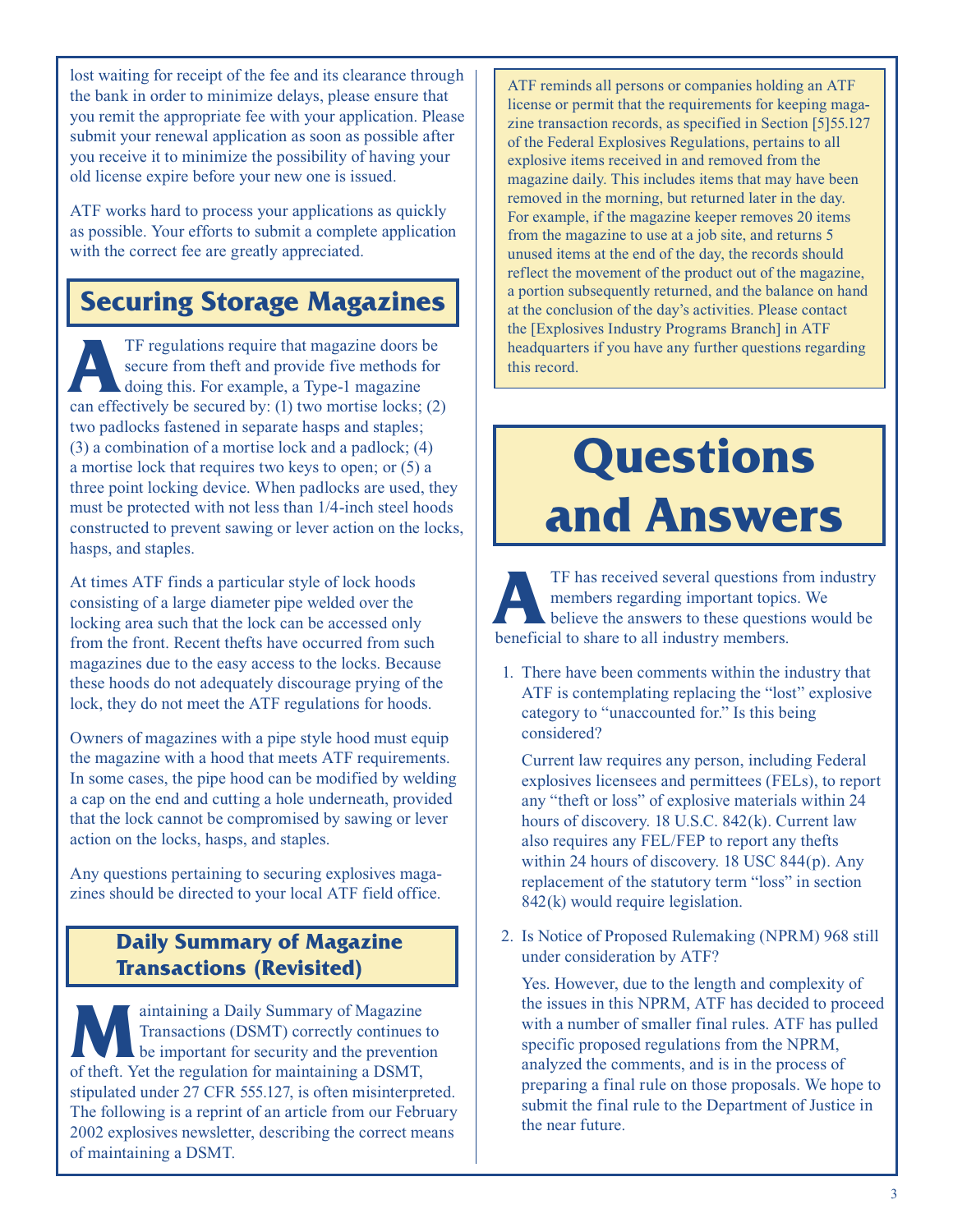3. Are the American Table of Distances storage guidelines going to continue to be in the regulations in Part 555?

 Any changes to the Tables of Distance in Part 555 must be made in accordance with the notice and comment provisions of the Administrative Procedures Act. At this time, no changes are being contemplated.

4. Some comments have been circulating that ATF is considering a method of "confiscation of assets" as a tool in its explosives enforcement activity. Is some thing like this likely and, if so, what are the potential mechanics?

 ATF may bring forfeiture proceedings, when authorized, against any property used in violation of Federal law. ATF does not "confiscate" assets, but rather utilizes Federal forfeiture proceedings to ensure appropriate due process is provided to individuals who have had property seized. Forfeiture proceedings are governed by existing asset forfeiture statutes and regulations, all of which provide the opportunity for Federal court review if the individual(s) in question so choose.

5. Will ATF notify us if they are agreeable to explosives reported as "lost/stolen" being removed from the category if the actual disposition has been found?

 ATF is not agreeable to removing this information from the ATF database. If the proprietor reports lost explosives and subsequently reports that the same explosives are not lost (i.e., there is an actual disposition), then ATF makes a new entry into the database called "lost reconciliation." ATF will consider incorporating into its analysis of explosives theft or loss data those "lost reconciliations" as reported by industry.

6. Since many suppliers of explosives are now packag ing cases by exact cartridge counts as opposed to weight, is this an acceptable unit of measure to use for recordkeeping purposes?

 Yes. The regulations pertaining to recordkeeping have always allowed recording explosive materials by applicable units such as numbers of detonators, num bers of boosters, numbers of display fireworks shells, or numbers of "sticks" of dynamite. However, proprie tors should be aware that the weight marked on cases is not always accurate. Tables of distances are based on total weight of explosives, rather than units. Accordingly, ATF recommends that proprietors relying on case weights for Tables of Distances add a proper safety margin to ensure compliance with the law and regulations.

7. Generally we inventory detonating cord by the roll. However, as we use product on blasts, we end up with partial rolls. We estimate the length of detonating cord remaining on the roll given what had been used. Recently we acquired small scales to weigh the partial rolls and determine the number of pounds remaining. How does ATF view either of these approaches to accounting for partial rolls of detonating cord in the required records?

Either approach would be acceptable.

8. Recently we purchased a new lock that was marked as having a 3/8-inch casehardened shackle. However, if the shackle is measured with a caliper, it is slightly less than 3/8 inch. Are we in violation if we utilize this lock?

 No. You purchased a lock that meets set lock industry standards and are complying with Part 555 regula tions. The slight industry variation experienced in the shackle thickness would have no noticeable impact on theft resistance standards in the regulations.

9. When determining the required distances between high explosives magazines and blasting agent maga zines, or between two or more blasting agent maga zines, is it necessary to use both the *"Table of Separation Distances of Ammonium Nitrate and Blasting Agents from Explosives or Blasting Agents"* at 27 CFR 555.220 and the *"Table of Distances for Storage of Explosives Materials"* at 27 CFR 555.218?

Yes. 27 CFR 555.206 $(c)(2)$  provides that the minimum distance for magazines in which explosives and blasting agents are stored from inhabited buildings, passenger railways, public highways, and other magazines may not be less than the distances specified in the table of distances for storage of explosives materials in section 555.218. Distances must be calculated under both tables, and the more restrictive distance applies. Be aware that, when high explosives are stored in proximity to blasting agents, the distance requirement under the table at Section 555.220 must be calculated using the high explosives weight as the "donor" weight. Otherwise, the maga zine containing the greater weight of explosives materials is the donor.

10. Section  $555.206(c)(1)$  provides that outdoor magazines in which blasting agents in quantities of more than 50 pounds are stored must be located no closer to inhabited buildings, passenger railways, or public highways than the minimum distances specified in the table of distances for storage of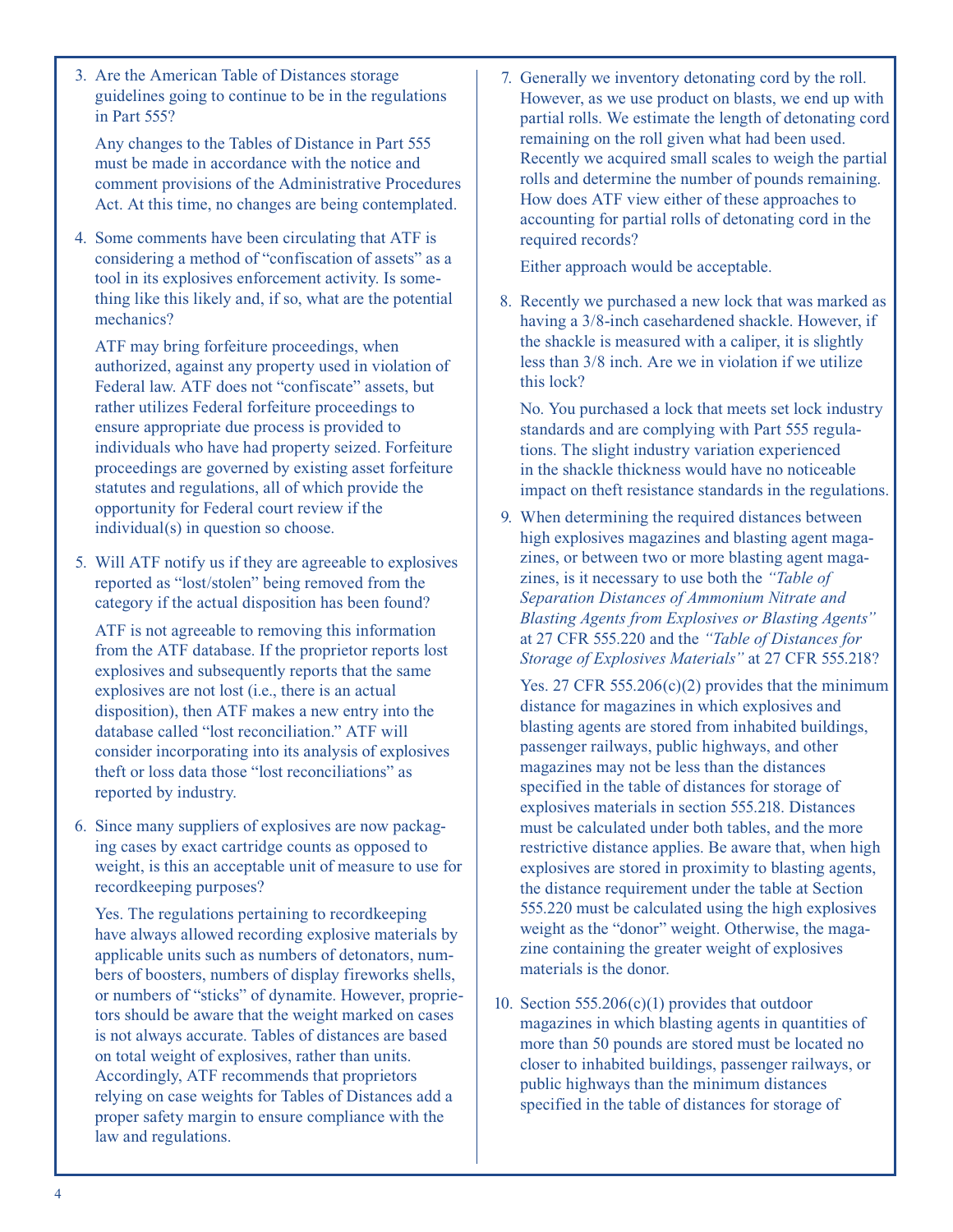explosives materials in section 555.218. Does this mean there are no table of distances requirements for the storage of 50 pounds or less of blasting agents?

No. 27 CFR 555.206 $(c)(2)$  provides that the minimum distance for magazines in which explosives and blasting agents are stored from inhabited buildings, passenger railways, public highways, and other magazines may not be less that the distances specified in the table of distances for storage of explosives materials in section 555.218.

We appreciate all correspondence from the explosives industry and encourage additional questions or constructive comments. It is ATF's priority and mission to provide the explosives industry with a clear and consistent interpretation of the regulations. Additional questions may be submitted by e-mail to the Explosives Industry Programs Branch at the following address: *EIPB@atf.gov*.